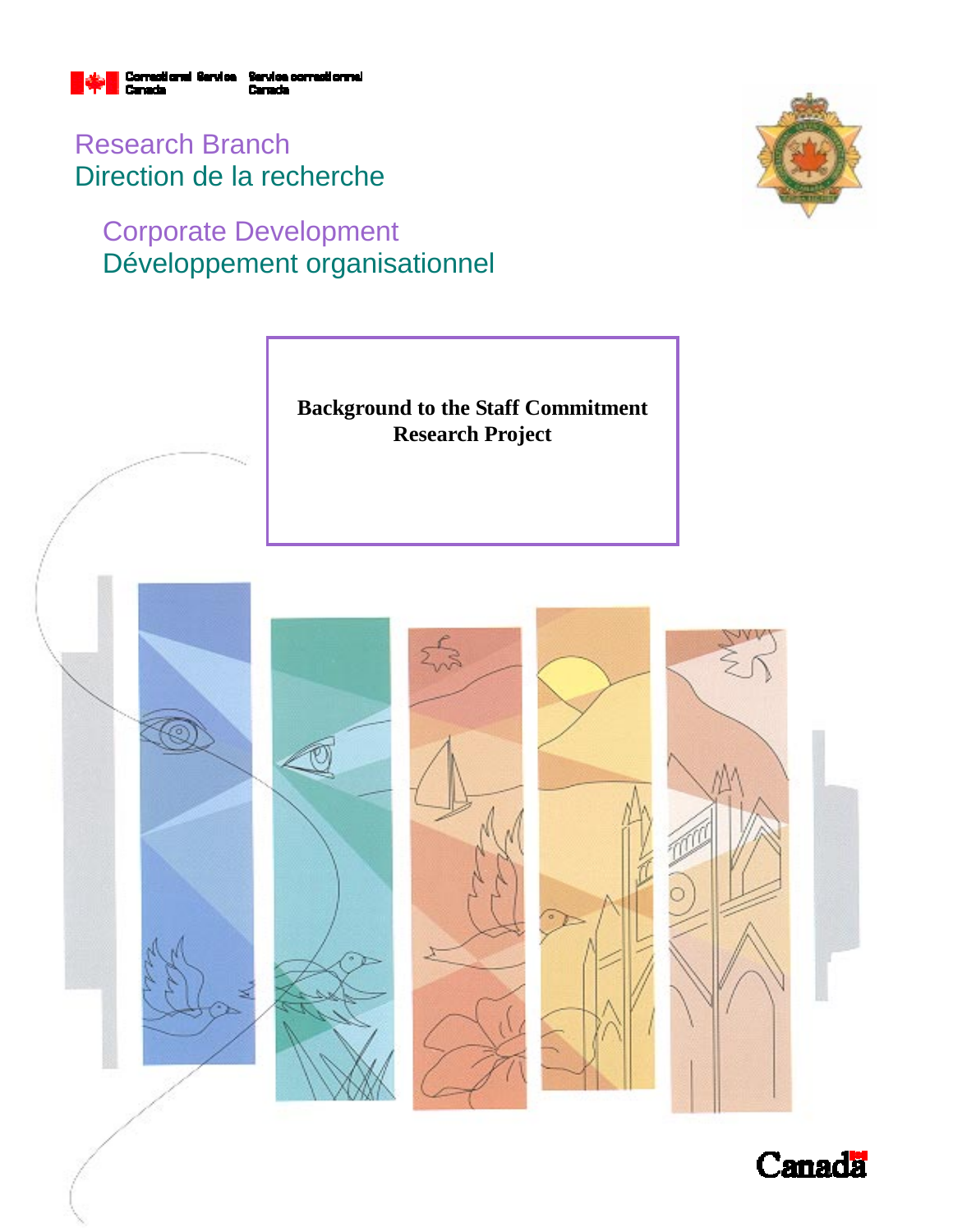# **Background to the Staff Commitment Research Project**

Prepared by:

David Robinson Linda Simourd Frank Porporino

Research and Statistics Branch Correctional Service of Canada

 This report is also available in French. Ce rapport est également disponible en Français. It is available from the Communications Branch, Correctional Service of Canada, 340 Laurier Avenue West, Ottawa, Ontario, K1A 0P9.

**January 1992** 1992, **N ° . R-20**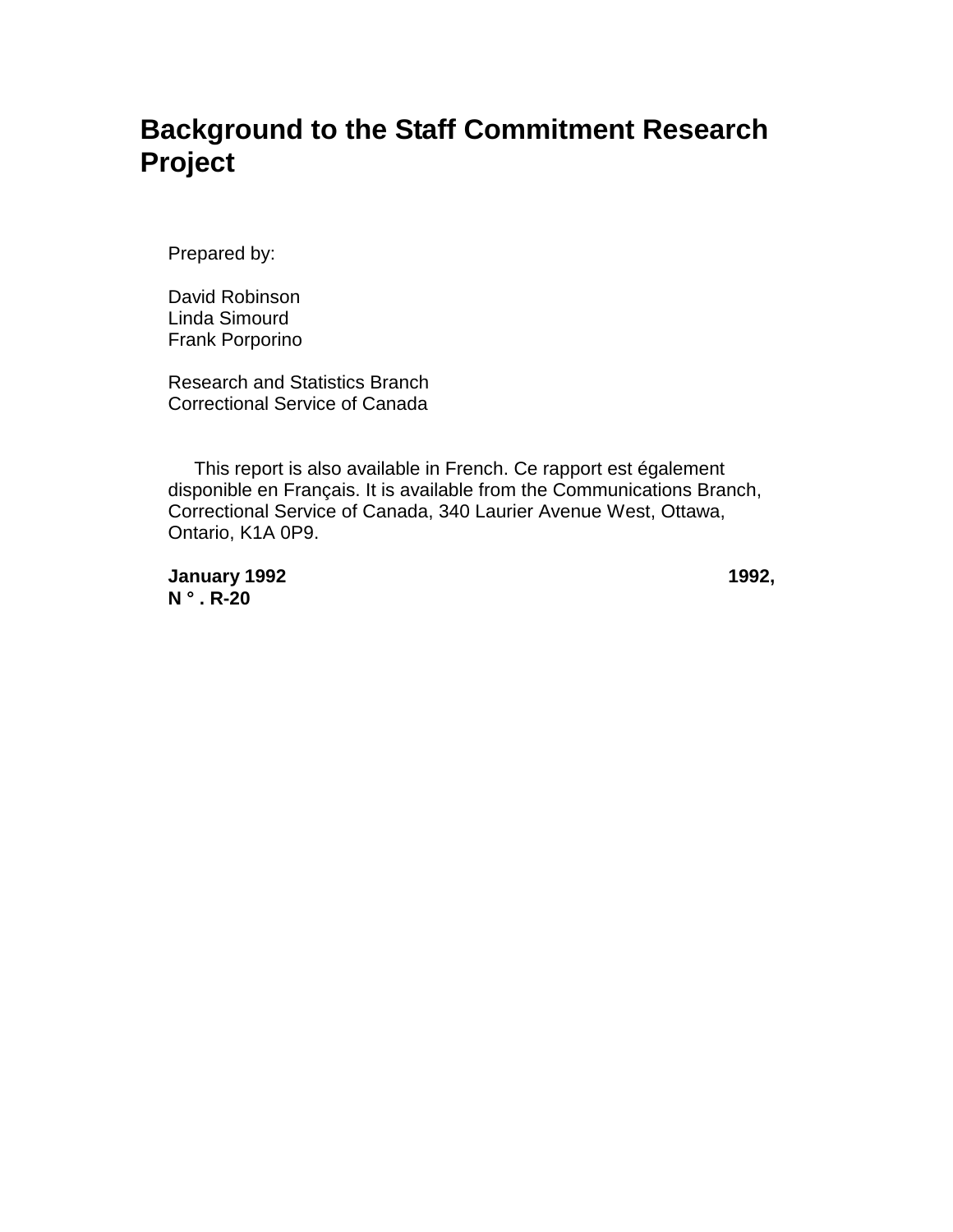## **Table of Contents**

**BACKGROUND TO THE STAFF COMMITMENT RESEARCH PROJECT 1 Introduction 3 Research on Staff Commitment. 5 Predictors of Staff Commitment 7 The Staff Commitment Research Project 8 Measures 9** Organizational Commitment 9 Job Satisfaction 9 Commitment Behaviours 9 Performance 10 Attitudes Towards Corrections 10 Human Service Orientation 10 Resistance To Organizational Change 10 Work Values 10 Personality 10 Stress and Coping 11 **References 12 APPENDIX A 15**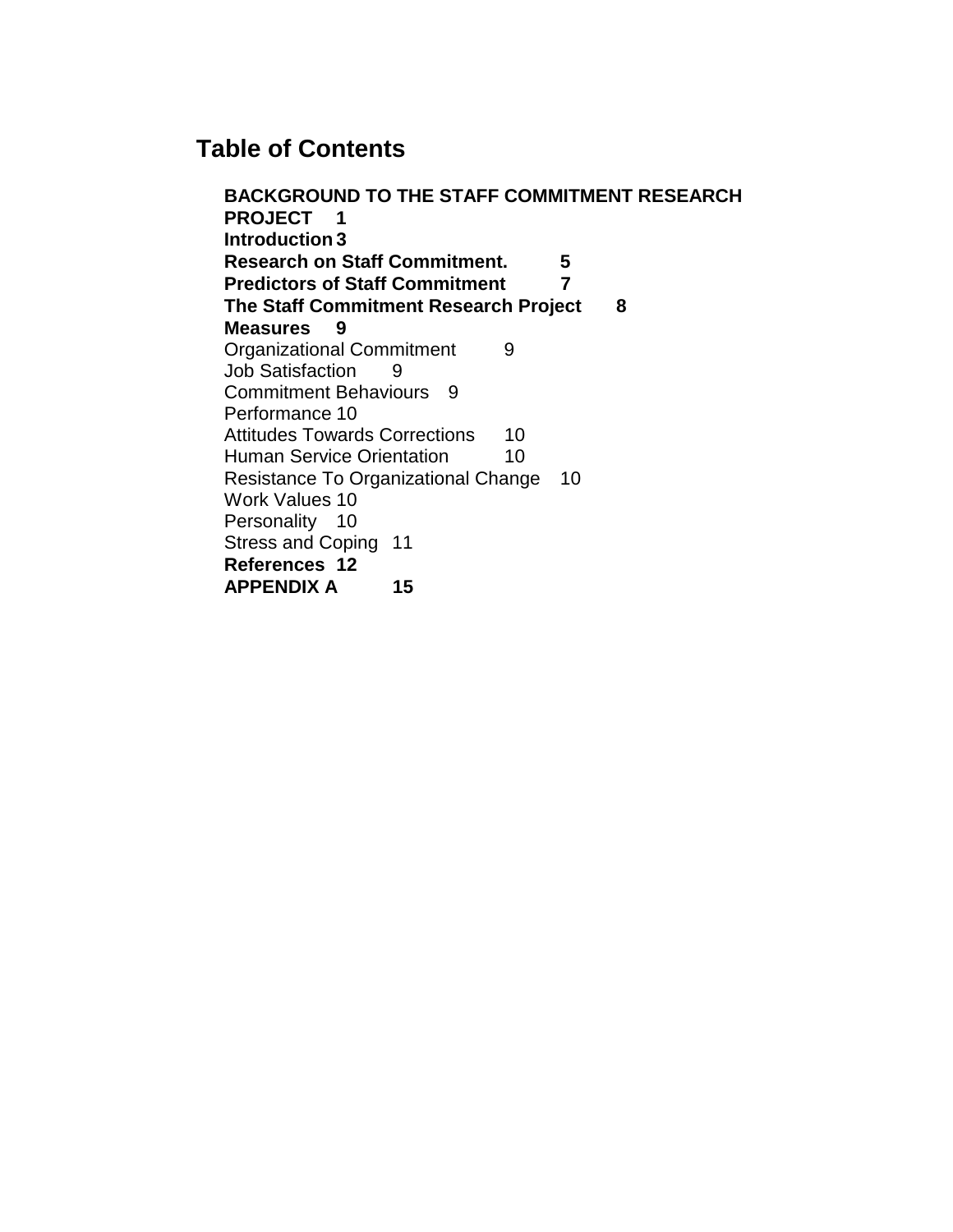## **Introduction**

This report outlines the rationale for the Staff Commitment Study and describes the basic research instruments which were used to collect data. The findings from this study are reported in Robinson, Porporino, and Simourd (1992)..

Research activity in corrections has primarily revolved around offender-based issues. Correctional researchers have invested much of their efforts in attempts to identify characteristics of offenders that impact on a variety of correctional outcomes (e.g., readmission, reconviction, institutional adjustment). However, we are beginning to recognize the need to examine other subjects within correctional settings that may be relevant to our organizational goals. Specifically, research on staff issues has been relatively neglected in the Correctional Service of Canada and in the field of corrections more generally. While there is a large research literature on correctional officers in the United States (Philliber, 1987), and some recent inroads have been made on correctional staff research in Canada (Hughes, 1989, Whaler and Gendreau, 1985), it is clear that our knowledge about the motivations, values, and commitments of correctional staff at all levels of the Correctional Service of Canada can be broadened.

The quality of our human resources is a highly relevant subject of inquiry at this juncture in the evolution of the Correctional Service of Canada. This is especially true given that the Service has recently embraced such an ambitious correctional agenda in its Mission. An important condition of our success is the commitment of our staff to the goals and objectives that have been articulated. The Mission is unequivocal with regard to the importance of staff in achieving our organizational objectives. The priority assigned to staff is clearly reflected in the statement of Core Value 3 that "our strength and our major resource in achieving our objectives is our staff and that human relationships are the cornerstone of our endeavour".

Implicit in the Mission is the notion that in order to pursue the challenging correctional objectives regarding the reintegration of offenders as law-abiding citizens, we must have a highly committed and motivated staff. The belief that staff can be mobilized to meet our demanding correctional agenda raises a number of research questions about the current levels of energy and enthusiasm among staff, and the particular target groups that should become the focus of staff development interventions.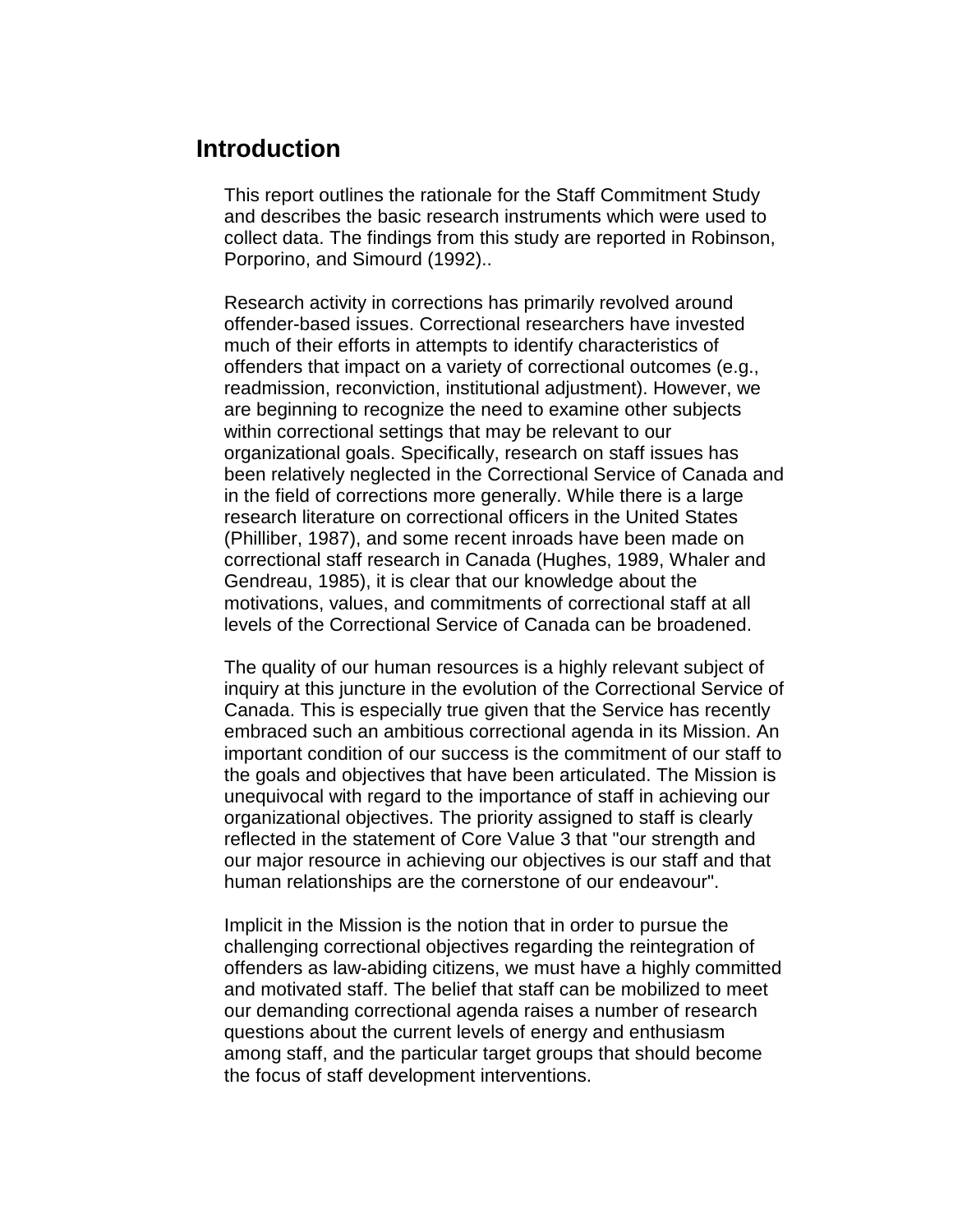At the broadest level, the purpose of the proposed study is to measure the overall commitment of our staff to the Correctional Service of Canada and to the type of work demanded in corrections. The research will also include an investigation of a number of attitude, personality, and organizational variables which may be associated with variation in levels of staff commitment.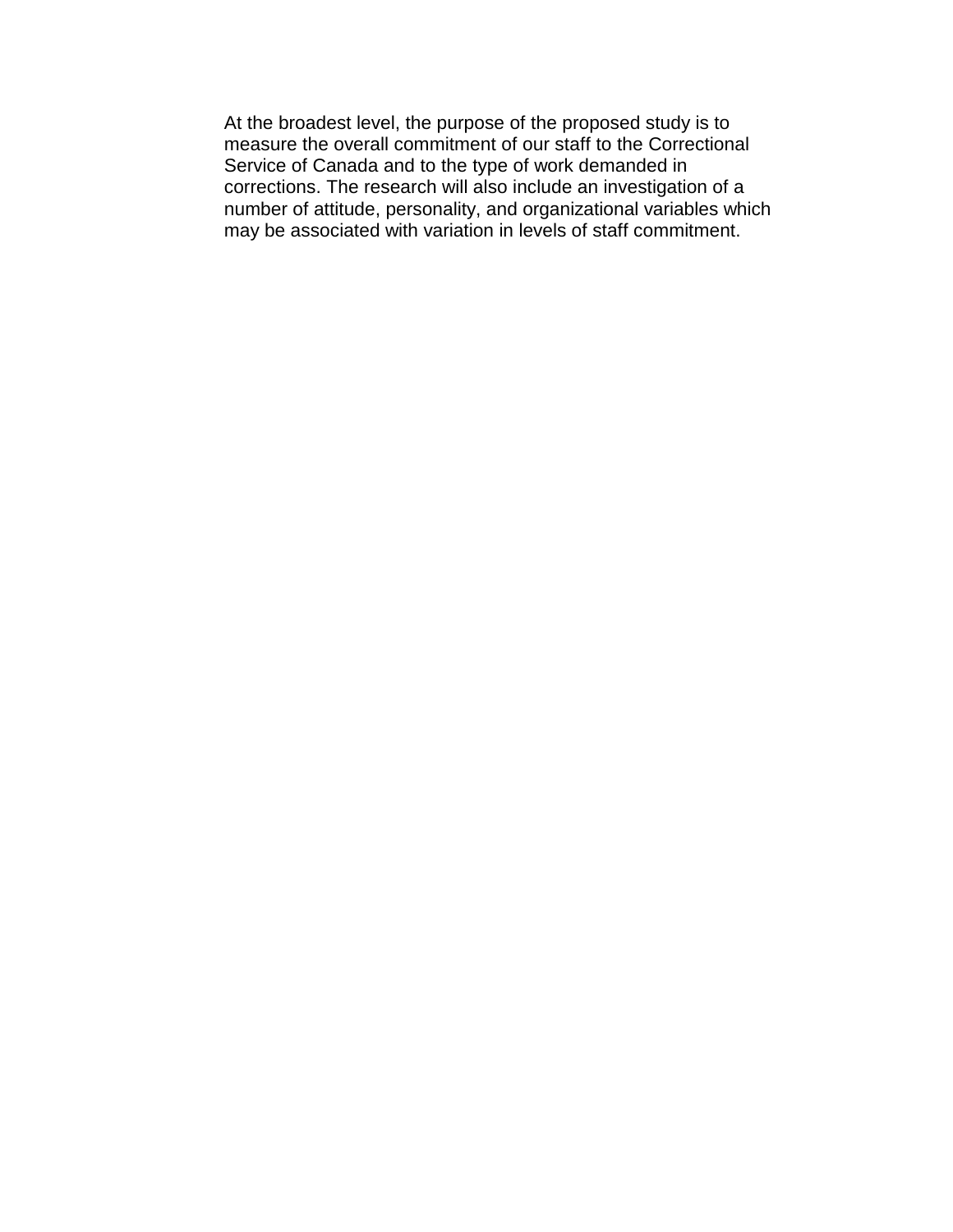Knowledge gained from research on staff commitment will inform two primary areas of staff development: recruitment and training. In terms of recruitment procedures, the study should provide some direction on how we can increase the fit between person and work environment in the selection of staff. In this way we will be in a better position to recruit individuals who are well-suited to correctional work. This knowledge will enhance our efforts at building and sustaining a committed and well-motivated staff. The findings should also help us tailor staff training programs to our current human resource needs. this applies to the design of preservice employment training programs as well as our on-going inservice training endeavours. In addition, a greater understanding of the dynamics of staff commitment will provide information that may positively influence the procedures we employ to supervise the large complement of staff who work directly with offenders.

We have much to learn from research that has already been conducted on staff in a variety of occupational groups. In particular, there is a wealth of measurement instruments available to operationalize a variety of staff variables that have been found to be related to organizational outcomes.

Although we can learn a great deal from the existing body of research knowledge in the field of industrial/organizational psychology, it is also important that we conduct new research within our own setting. Past research has shown that there are differences in personality types across different career settings (Schneider, 1985), and that findings about one career group may not necessarily generalize to another group. since it is likely that certain types of people are attracted to correctional settings, it is important that we generate research knowledge that is specific to correctional settings along various organizational variables such as social climate, organizational structure and job stress.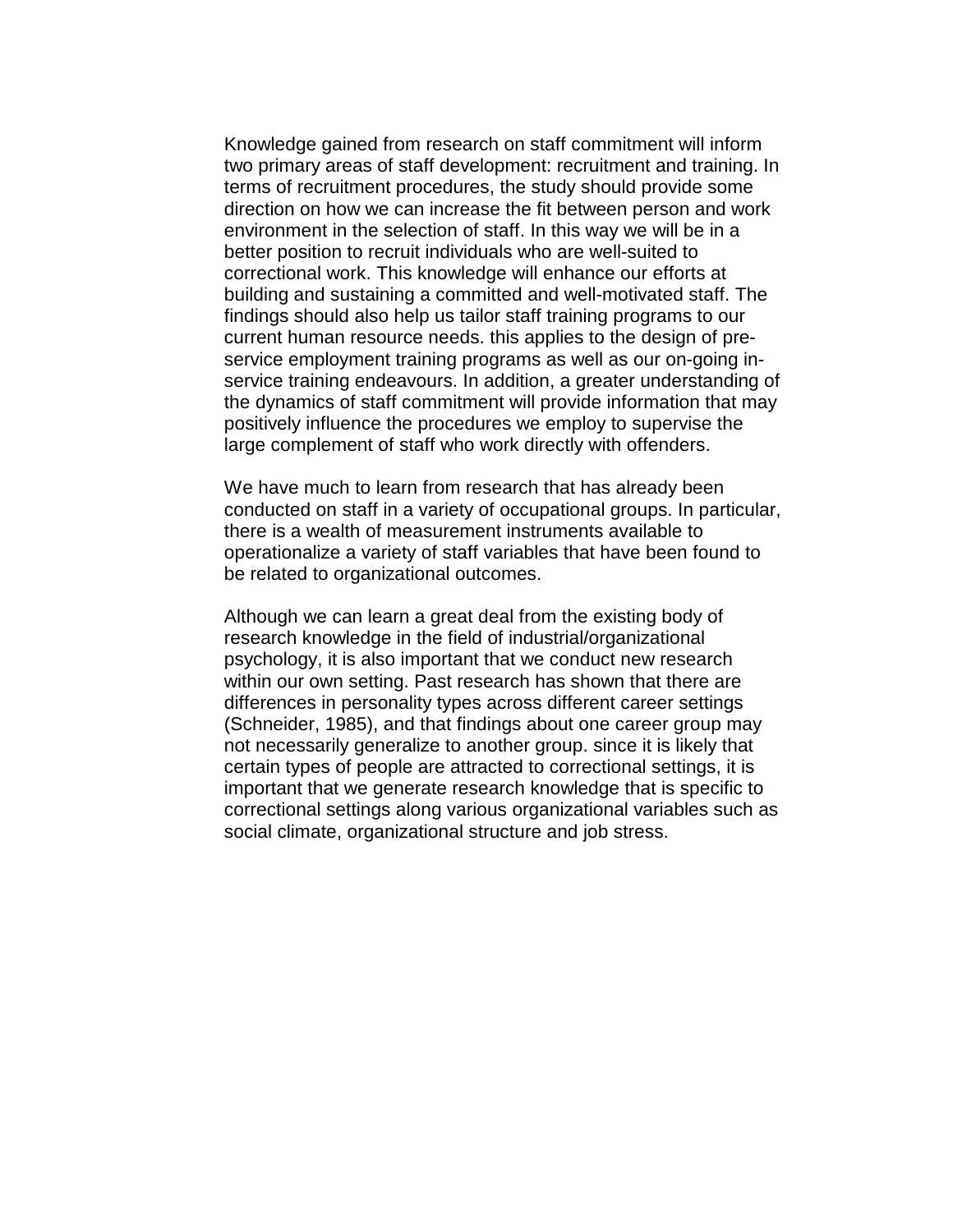## **Research on Staff Commitment.**

Staff commitment, particularly organizational commitment, has emerged as a promising area of research within the study of industrial/organizational psychology. To a large extent, interest in the study of commitment has replaced an earlier emphasis on job satisfaction (Schneider, 1985). The latter construct was perceived as a logical correlate to job performance, with a popular hypothesis being that job performance would increase as workers became more satisfied with their work (Schwab and Cummings, 1970). However, reviews of the literature have consistently concluded that the relationship between job performance and job satisfaction is not strong. Despite the large number of studies that have attempted to address the question, researchers have described the relationship between. performance and satisfaction as "illusive" (Iaffaldano and Muchinsky, 1985).

Although there has been some ambiguity surrounding the broad construct of work commitment (Salancik, 1977), there appears to be some theoretical consensus and convergence of empirical findings about "organizational commitment" (Tett and Meyer, 1989, Morrow, 1983, Mowday, Steers and Porter, 1979). Organizational commitment has been used to refer to three aspects of staff attitudes (Mowday, Steers, and Porter, 1979):

- the extent to which an employee demonstrates a strong desire to remain a member of the organization;
- the degree of willingness to exert high levels of effort for the organization;
- belief in and acceptance of the major values and goals of the organization.

While the above definitions stress the attitudinal components of commitment suggesting a bond or allegiance between the individual and the organization, behavioural aspects of commitment have also been identified. Salancik (1977) has argued that commitment must be manifested not only in attitudes but also in actions. Organ and his colleagues (Bateman and Organ, 1983) refer to these behaviours as "employee citizenship" behaviours. In particular, they point to indicators of performance which go beyond the normal requirements of the job, such as helping co-workers with job-related problems, tolerating temporary impositions without complaint, and cooperating in times of crisis.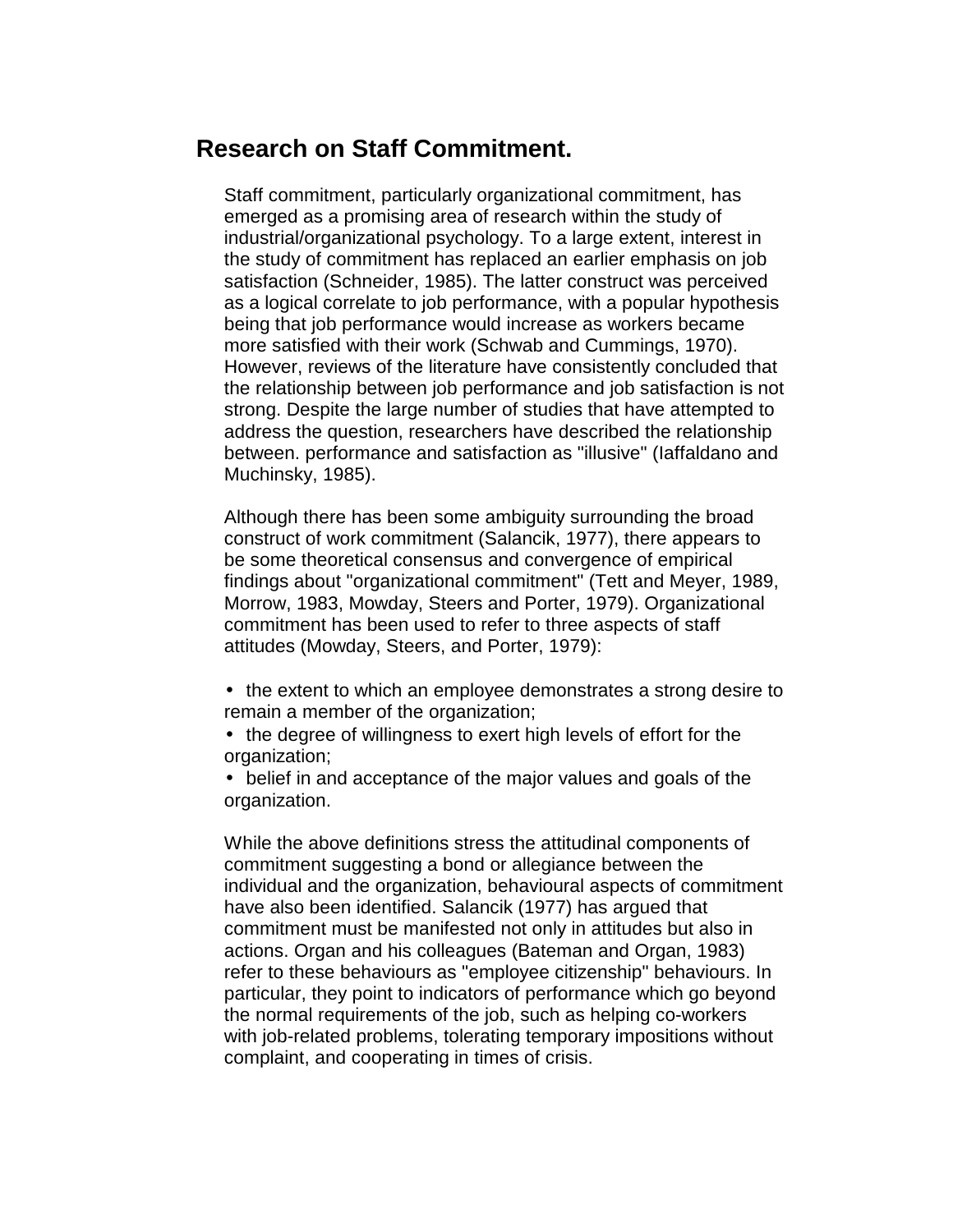Research on staff commitment has been very promising. With regard to organizational commitment, Tett and Meyer (1989) have reviewed a large number of studies that focused on the relationship between staff commitment and a number of organizational outcomes. They discovered strong relationships between staff commitment and bot job satisfaction and job turnover. Mowday, Steers and Porter (1979) also found a relationship between organizational commitment and rates of absenteeism. Hence, the available research suggests that employees who exhibit organizational commitment are:

- happier at their work;
- spend less time away from their jobs;
- are less likely to leave the organization.

There have also been studies linking organizational commitment to job performance. Mowday, Steers and Porter (1979) summarized positive findings from studies of two different occupational groups (hospital and retail employees). More recently, in a Canadian sample of managers in the food service industry, Meyer et al., (1989) found organizational commitment to be related to supervisor ratings of job performance and promotability.

An important finding is that organizational commitment is not an enduring trait or stable characteristic over the life course of an individual (Morrow, 1983). Given that commitment is associated with a number of important organizational concerns, it is valuable to note its determinants. After reviewing the literature on organizational commitment, Morrow (1983) concluded that commitment is a function of personal characteristics and situational factors related to the job setting. Personal characteristics include factors such as age, tenure, and education, whereas situational factors involve areas such as role conflict, role ambiguity, and organizational climate. Reportedly, it is the situational factors not the personal factors that explain most of the variation in commitment (Morrow, 1983). An important implication of this finding is that commitment is amenable to influence by the organization.

Morrow has also examined the types of interventions that could be employed to increase the level of commitment among employees. The available research suggests that pre and early job socialization procedures, job enrichment strategies including task identity and feedback, the establishment of norms of reciprocity between staff and organizations, and the maintenance of rewards expectancies are among the interventions found to be effective in increasing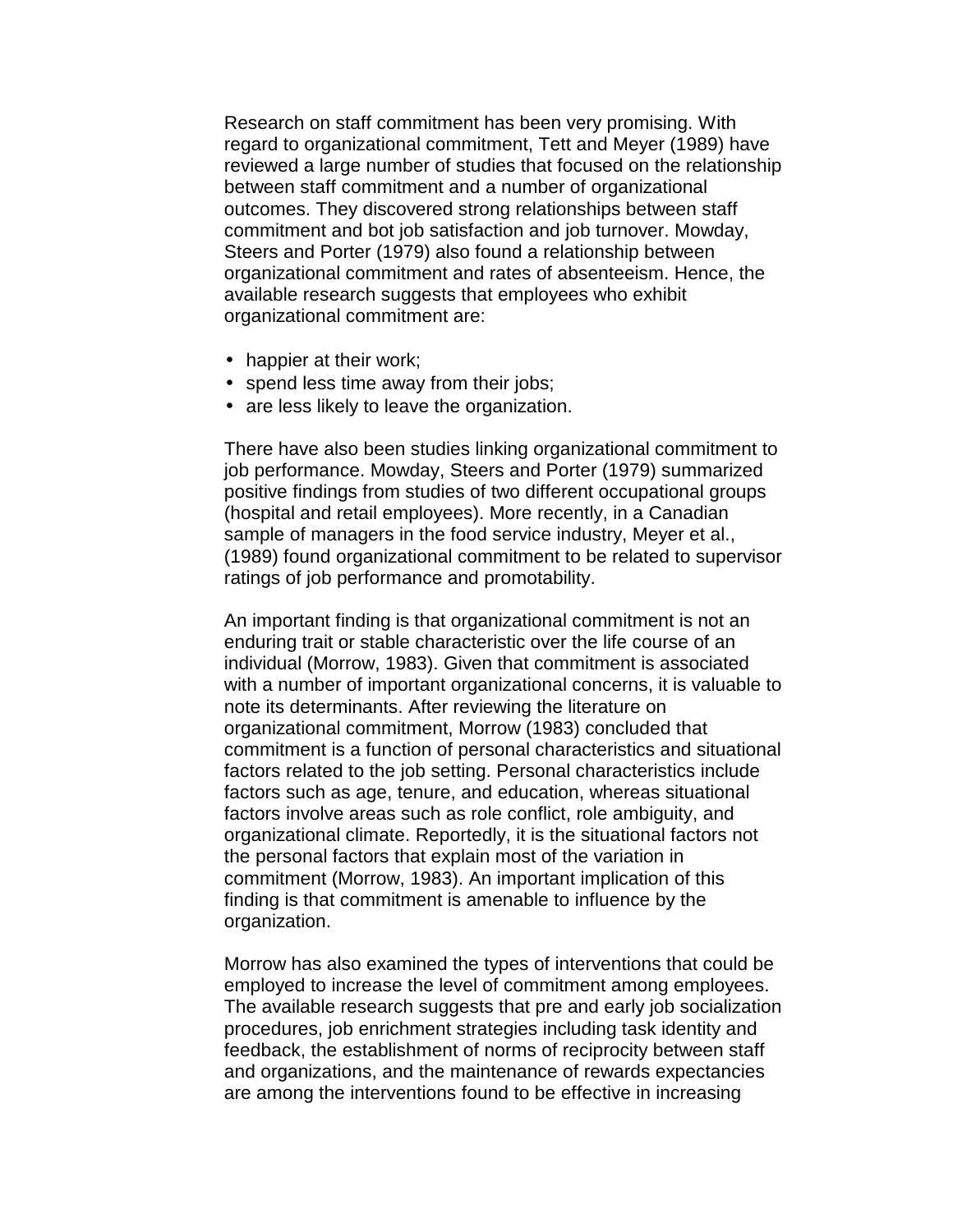commitment. The research literature on motivation and organizational productivity also suggests that interventions of this type are highly effective when used to increase the level of output of organizationally relevant behaviours (Katzell and Thompson, 1990; Guzzo, 1988).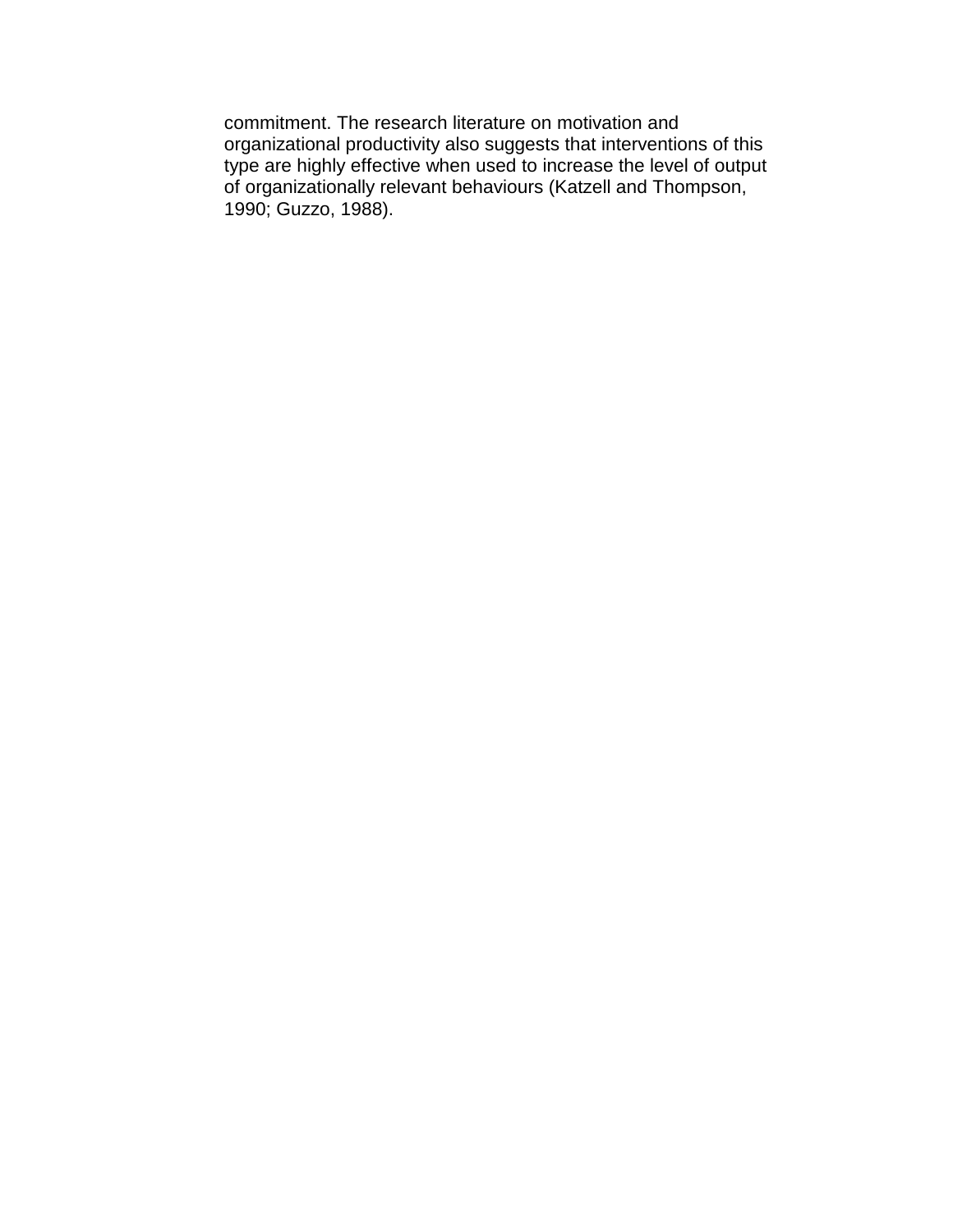## **Predictors of Staff Commitment**

There may be a number of organizational and personal characteristics that have an impact on staff commitment in correctional settings. In terms of organizational variables, job categories (e.g., administrative, security, case management, educational programs) may be relevant to the levels of commitment demonstrated in our organization. For example, the degree of contact between staff and offenders inherent in particular jobs in both institutional and community settings may effect the level of enthusiasm and motivation staff bring to their correctional roles. Additional factors might include role status, salary levels, degree of autonomy over work, whether or not supervisory duties are involved in work roles, and the level of exposure to on-going training and staff development opportunities. Other pertinent organizational factors might include the institutional security classification and levels of stress in the work environment.

A number of personal characteristics recognized as important in the theoretical and empirical literature on organizational behaviour are also likely to influence staff commitment. There may be additional factors which are very specific to the prediction of commitment in corrections. Staff demographic characteristics, work values and attitudes toward the job, job and organizational climate perceptions, and personality variables may be among the factors that are relevant. A variety of instruments for measuring these possible correlates of staff commitment are available.

Demographic variables that should be taken into consideration include age, gender, and educational achievement. job history and career history within the Correctional Service of Canada (e.g., seniority, diversity of roles occupied) may also be important.

Numerous facets of work values and job attitudes have been investigated by previous researchers. Included among the constructs that have gained attention is the centrality of work within the individual's overall value system. The latter construct emphasizes the extent to which an individual's self esteem is dependent upon their contribution to the work world. An important construct in the industrial/organizational psychology literature relates to "need for growth". This construct is concerned with the relative importance an individual places on career growth and mobility. job satisfaction has also been examined from a number of different points of view. There are also a variety of indicators referring to job and organizational perceptions which are likely to be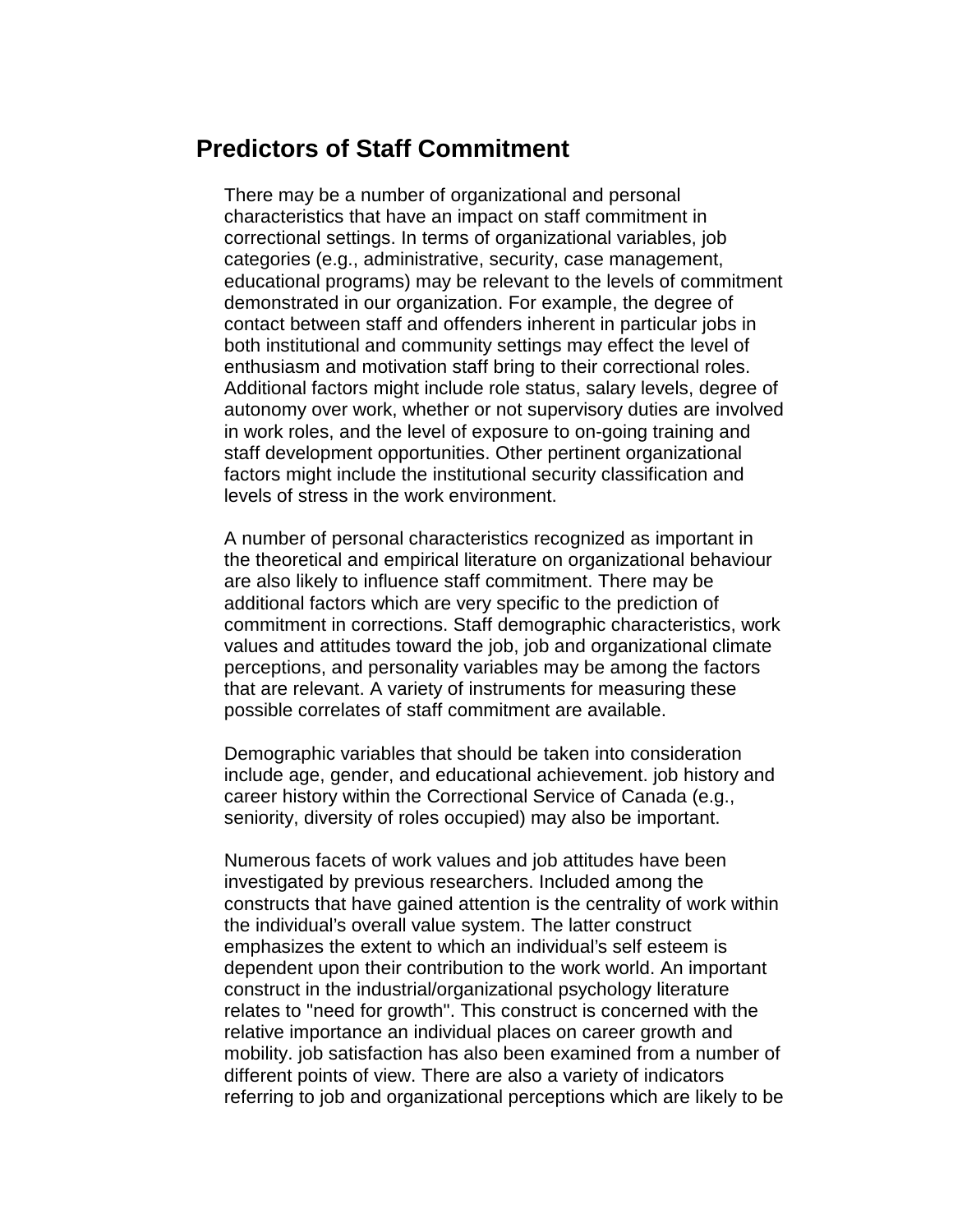associated with staff commitment. Perceptions regarding the level of promotability inherent in a position, degree of support from supervisory staff, meaningfulness of tasks, clarity of performance expectations, and degree of challenge are examples.

Another attitudinal measure which is particularly relevant to corrections, and may impact on work commitment is "correctional orientation". The latter factor focuses on the extent to which a correctional employee emphasizes a custodial versus rehabilitative attitude toward offenders. More global career orientation factors tapping the individual's endorsement of a human service orientation or preference for a helping career are also potential predictors. Finally, resistance or degree of openness to organizational change is another factor which might have an impact on levels of organization commitment. In particular, the extent to which an employee demonstrates receptivity to innovative ways of doing things, or exhibits open-mindedness to alternative methods of approaching problems are included in this construct.

Finally, there may be specific personality variables that predict organizational commitment among correctional workers. Empathy, anxiety, taste for risk, coping styles, and general well-being may have a bearing on the capacity to become immersed in and committed to correctional work.

## **The Staff Commitment Research Project**

 In order to increase our knowledge of the levels and determinants of staff commitment in the Correctional Service of Canada, the research project was designed to survey all staff employed in institutional, community and headquarters operations. The research strategy we adopted relied on the use of an initial pilot study conducted in 3 regions. Based on the outcome of the pilot study, the research design was refined and a national study followed. The pilot approach ensured field input at the research design stage and provided a method of generating staff support for the project. The pilot study was conducted by the Research and Statistics Branch in October 1990.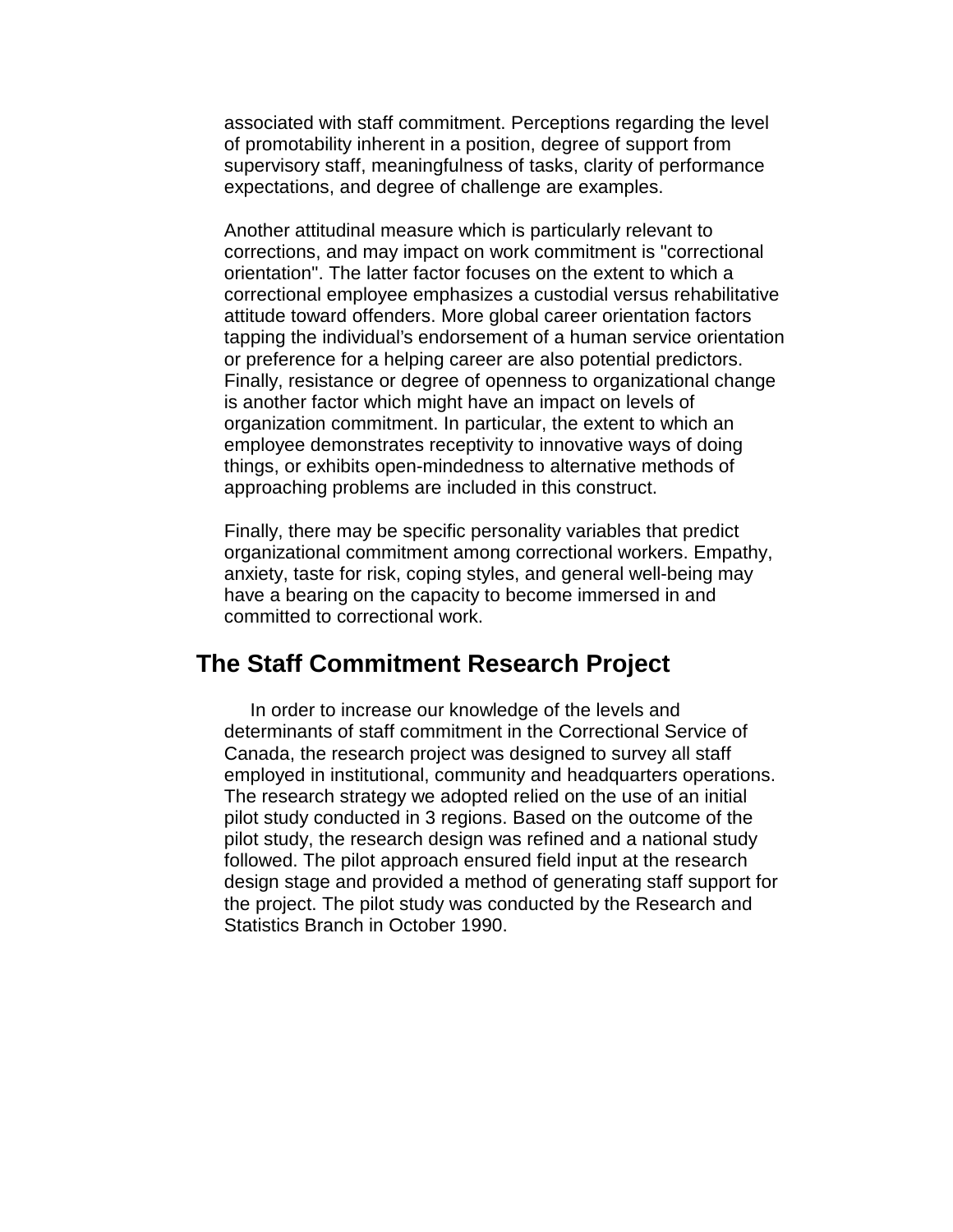## **Measures**

In addition to the major criterion of interest, organizational commitment, the study examines three additional organizational outcome measures: job satisfaction, perceptions about job characteristics, and job performance. A number of predictor measures were also incorporated including demographic variables, job/career attitudes and personality variables. Each of the measures are described below in more detail. For the most part, the measures have been validated in previous research. However, for some constructs that are particularly relevant to corrections, new measures were devised for this project by the Research and Statistics Branch. The measures were collected using a questionnaire and an interview.

#### **Organizational Commitment**

According to the literature, the instrument of choice for assessing organizational commitment is the Organizational Commitment Questionnaire (OCQ) (Mowday, Steers, and Porter, 1979). Accordingly, this instrument was selected to measure staff commitment in the study. This 15 item questionnaire requires the respondent to answer each item on a 7 point rating scale ranging from strongly disagree to strongly agree. The OCQ has been validated using data collected in a variety of different organizations and job classifications. A copy of the instrument is appended (Appendix A).

#### **Job Satisfaction**

The Job Diagnostic Survey (JDS) (Hackman and Oldham, 1975), which yields information on how satisfied and selfmotivated an individual is in his/her particular job, was employed. The measure assesses 5 core dimensions of a job including: skill variety, task identity, task significance, autonomy, and feedback. Three psychological states that are thought to mediate the relationship between these core dimensions and work outcomes are also assessed. Finally, this measure taps individual need for advancement in the work place (need for growth). The JDS consists of approximately 80 items and involves the use of a 7 point rating scale for each item. During it's development, the JDS was administered to individuals in 15 organizations and 100 different jobs.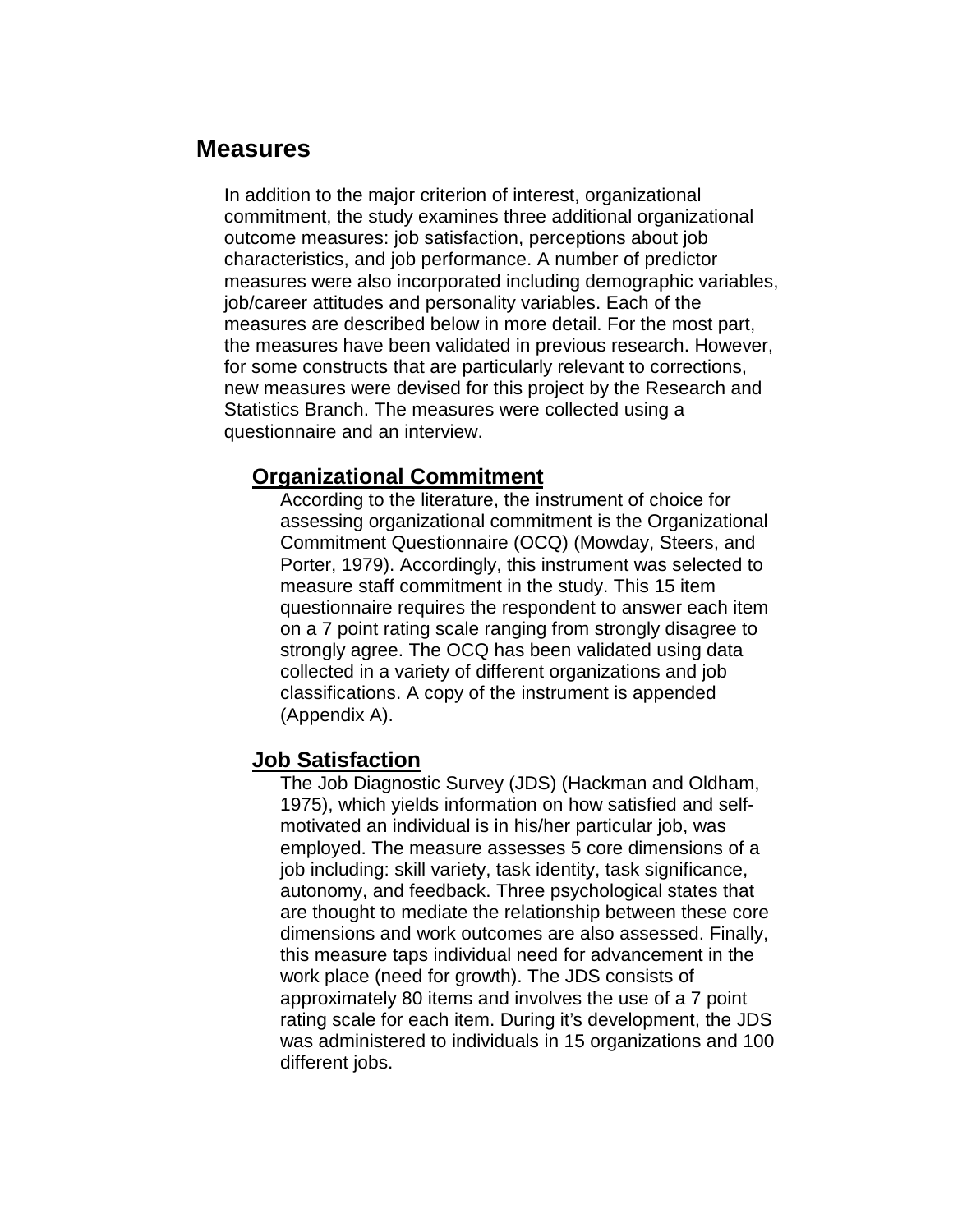## **Commitment Behaviours**

Although the OCQ measures organizational commitment primarily at the affective level, we were also interested in assessing behaviourial manifestations. Unfortunately, no global measures currently exist for this purpose. Since the notion of "commitment behaviours" is an important concept within the context of this study, a special instrument was designed for this study. The instrument borrows heavily from the work on "organizational citizenship behaviours" by Bateman and Organ (1983).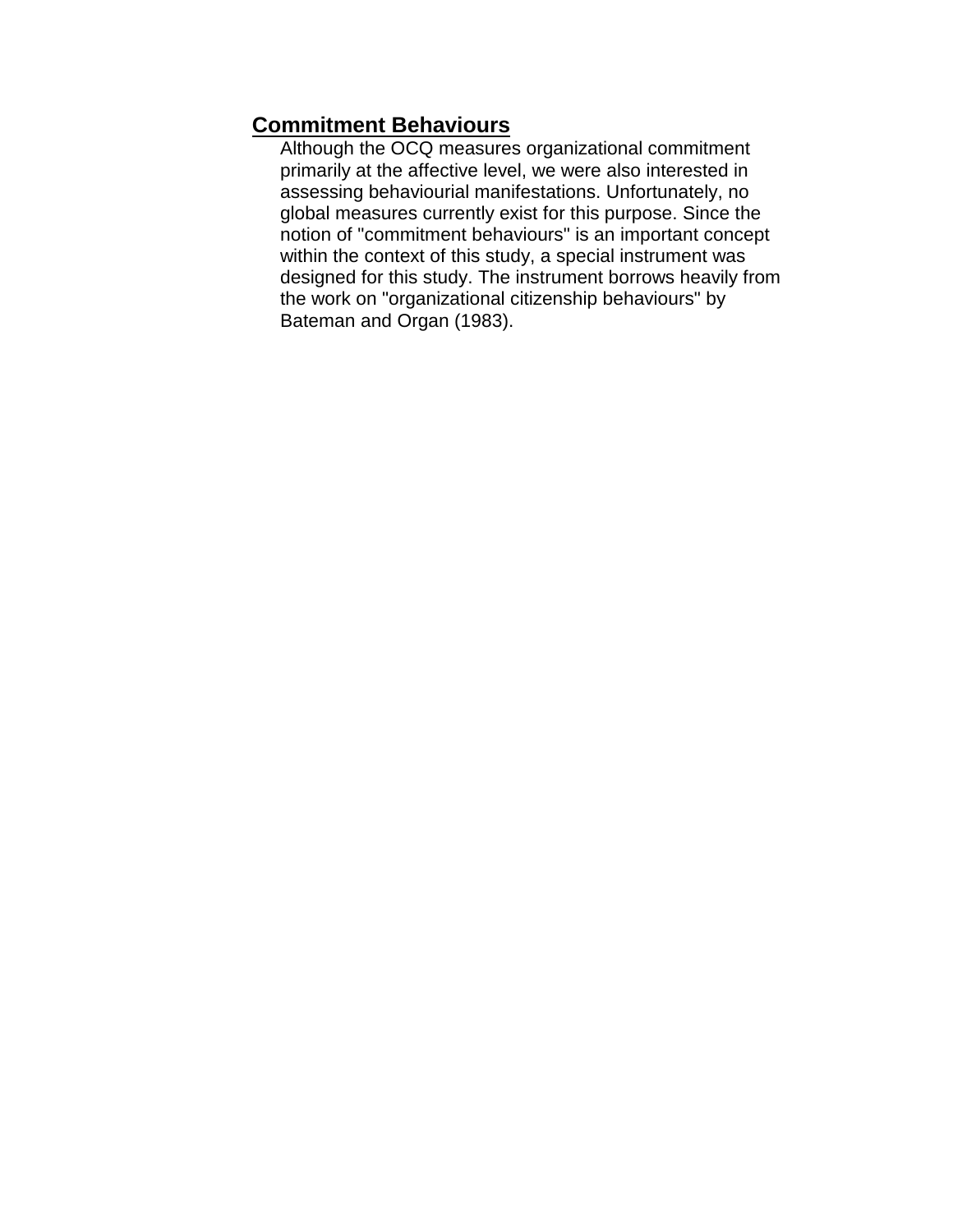#### **Performance**

There are surprisingly few measures of job performance which have gained acceptance in the industrial/organizational psychology literature. We devised a supervisor rating tool which was similar to the global performance ratings in yearly performance ratings in the Public Service of Canada. The performance ratings address work effort, quality, efficiency, and devotion to tasks. In addition, a parallel version of the "commitment behaviours" measure was also used with supervisors. Supervisors were asked to complete the instruments only for staff participants who consented to the procedure.

### **Attitudes Towards Corrections**

To assess this area two measures were used. First, the 17 item Klofas and Toch Professional Orientation Scale (Whitehead and Lindquist, 1989) was employed. Second, Cullen et al., developed a measure which examines attitudes supporting custodial versus rehabilitative goals (Cullen, Lutze, Link and Wolfe, 1989). As sone of the items from these measures are directed specifically at correctional officers, they were adapted for other job categories.

### **Human Service Orientation**

This measure was devised to provide a general indicator of the extent to which staff prefer work that requires a helping or service component. Since we were unaware of any measure currently in use, a brief scale was devised for this project.

### **Resistance To Organizational Change**

As one of the goals of the current research was to contribute to the development of in-service training programs, it was important to measure the extent to which employees are open to change. This measurement tool was devised especially for this study.

#### **Work Values**

This type of information refers to the importance of work and career in the employees' life. Condensed versions of two measures were incorporated into this study. Greenhaus and Sklarew's (1981) 6 item career salience scale and Lawler and Hall's (1970) 4 item job involvement scale appear to tap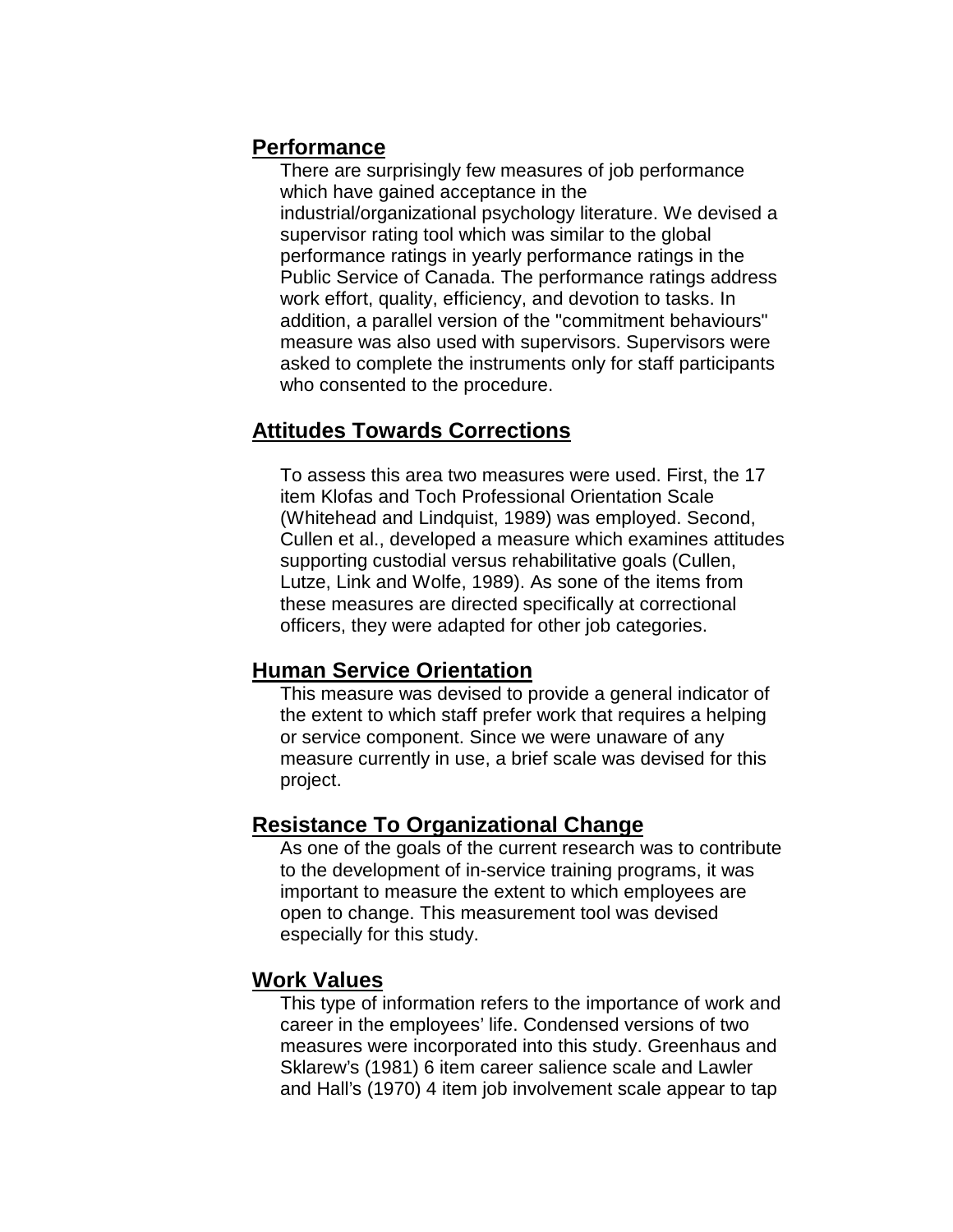the concept sufficiently while maintaining acceptable psychometric properties. In addition, Blood's (1969) Protestant Ethic Scale was also employed as a measure of work values.

#### **Personality**

A number of aspects of personality was assessed using standard psychometric devices. Trait anxiety was measured using the trait component of the State Trait Anxiety Inventory (Spielberger, Gorusch, and Lushene, 1970). The respondent indicates how he/she generally feels regarding 10 items using a 4 point scale. Secondly, the empathy items from Eysenck's Impulsiveness Questionnaire (Eysenck, Pearson, Easting, and Allsopp, 1985) was used. In addition, the CES-D depression scale (Radloff, 1977) was used to measure current levels of emotional well-being in our sample of staff. Finally, we employed a short form of the Marlow-Crowne Social Desirability Scale (Strahan and Gebraisi, 1972).

#### **Stress and Coping**

Perceptions of job-related stress and the coping strategies employed by staff was measured using an interview method with extensive probes. The protocol for the stress-related items in the interview was based on the approach for collecting this type of information that was recently pioneered by Hughes (1989) in this study of correctional line-staff in the Ontario Region.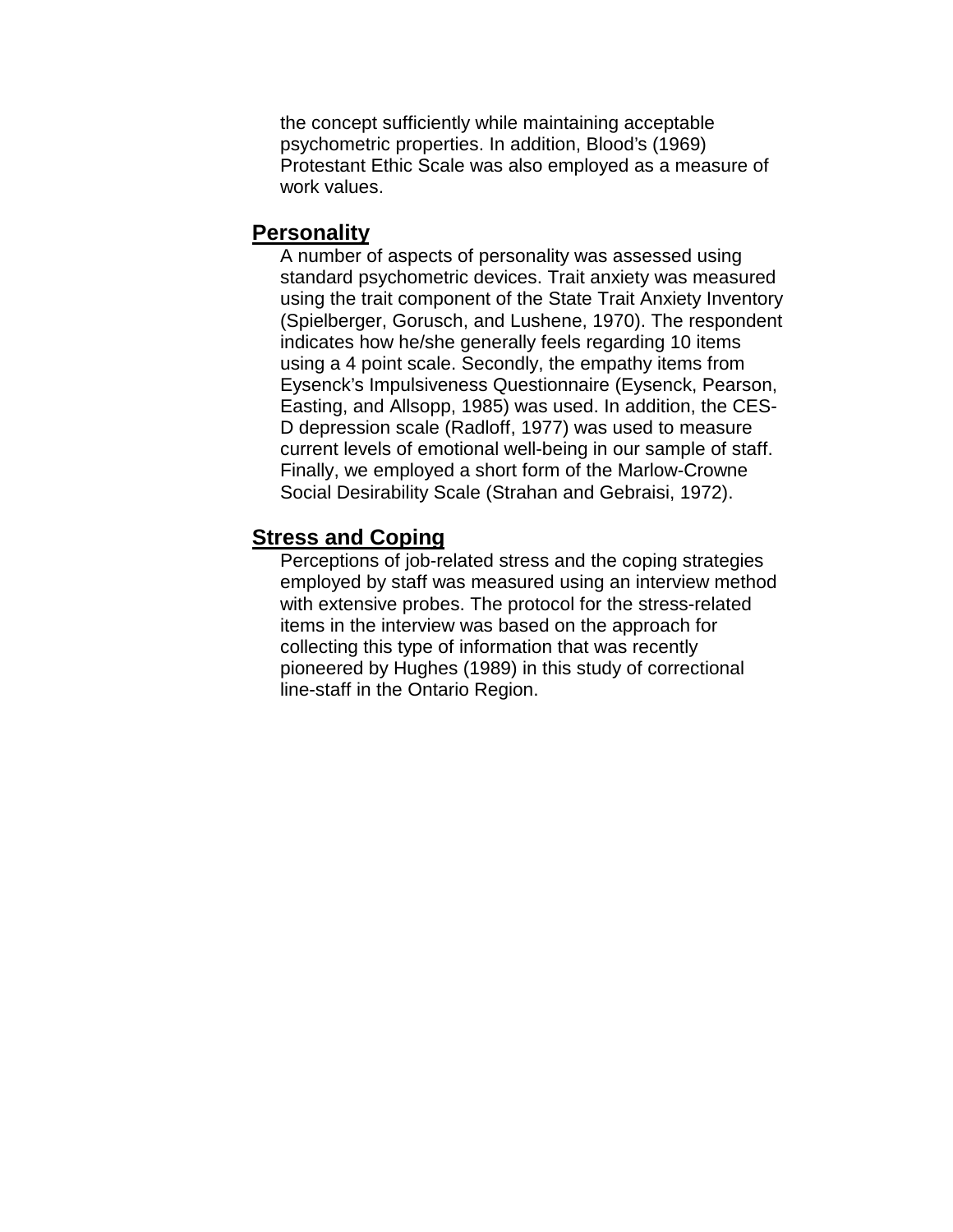## **References**

Bateman, T., & Organ, D. (1983). Job satisfaction and the good soldier: The relationship between affect and employee "citizenship". Academy of Management Journal, 26, 587-595.

Blood, M. R. (1969). Work values and job satisfaction. Journal of Applied Psychology, 53, 456-459.

Cullen, F., Lutze, F., Link, B. & Wolfe, N. (1989). The Correctional orientation of prison guards: Do officers support rehabilitation? Federal Probation, 53, 33-42.

Eysenck, S., Pearson, P., Easting, G., & Allsopp, J. (1985). Age norms for impulsiveness, venturesomeness and empathy in adults. Personality and Individual Differences, 6, 613-619.

Greenhaus, J., & Sklarew, N. (1981). Some sources and consequences of career exploration. Journal of Vocational Behaviour, 18, 1-12.

Guzzo, R. (1988). productivity research: Reviewing psychological and economic perspectives. In J.P. Campbell & P, J. Campbell (Eds.), Productivity in Organizations (pp. 63-81). San Francisco: Jossey-Bass.

Hackman, J.R., & Oldham, G. R. (1975). Development of the Job Diagnostic Survey. Journal of Applied Psychology, 60, 159-170.

Hughes, G. (1989). Personal Disposition, Coping, and Adaptation in Correctional Workers. Unpublished manuscript, Correctional Service Canada, Kingston, Canada.

Iaffaldano, M., & Mushinsky, P. (1985). Job satisfaction and job performance: A meta-analysis. Psychological Bulletin, 2, 251-273.

Katzell, R., & Thompson, D. (1990). Work motivation. American Psychologist, 45, 144-153.

Lawler, E., & Hall, D. (1970. Relationships of job characteristics to job involvement satisfaction, and intrinsic motivation. Journal of Applied Psychology, 54, 305-312.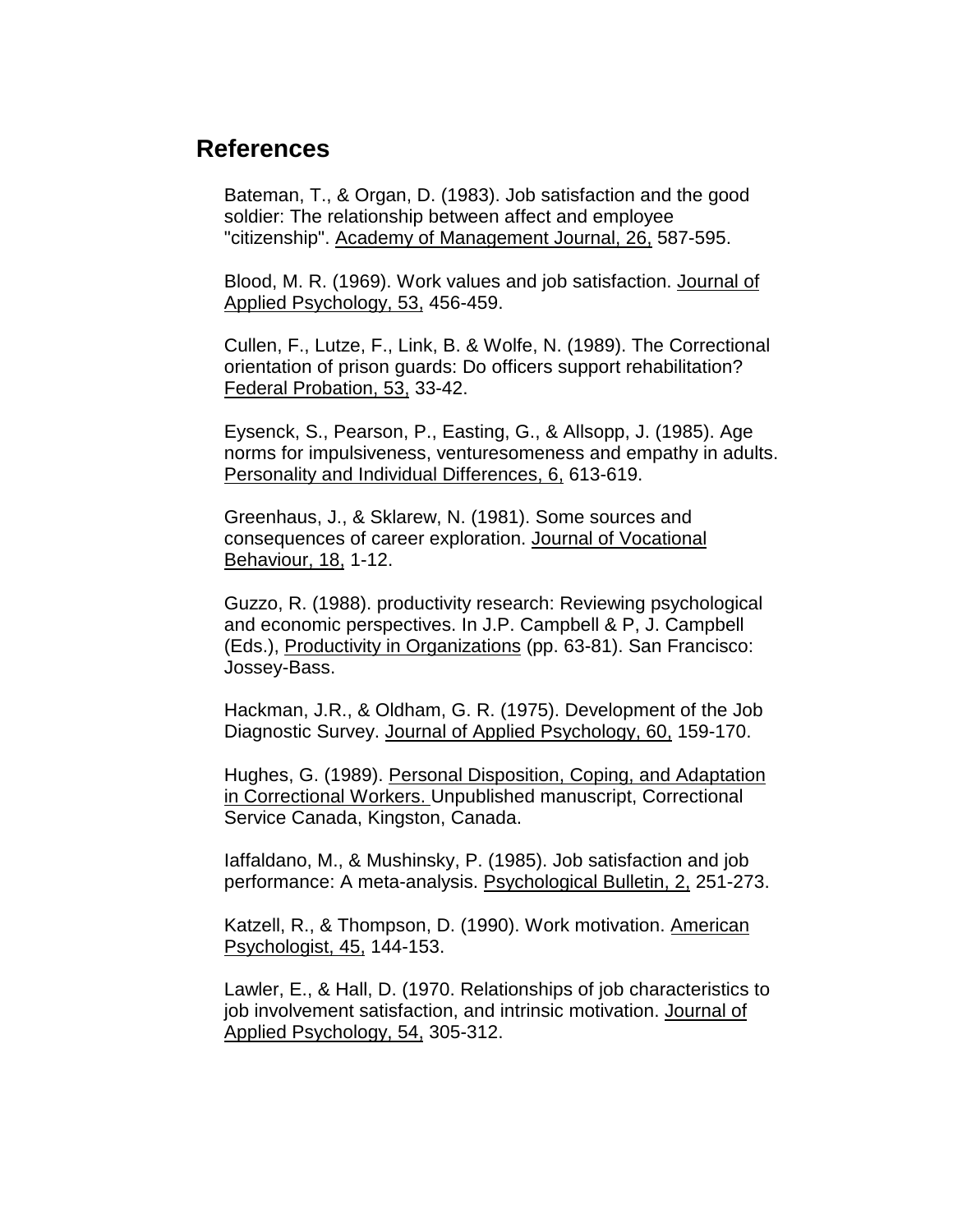Mabe, P., & West, S. (1982). Validity of self-evaluation of ability: A review and meta-analysis. Journal of Applied Psychology, 67, 280- 296.

Meyer, J., Paunonen, S., Gellatly, I., Goffin, R., & Jackson, D. (1989). Organizational commitment and job performance: It's the nature of the commitment that counts. Journal of Applied Psychology, 74, 152-156.

Morrow, P., (1983). Concept redundancy in organizational research: The case of work commitment. Academy of Management Review, 8, 486-500.

Mowday, R., Steers, R., & Porter, L. (1979). The measurement of Organizational Commitment. Journal of Vocational Behavior, 14, 224-247.

Philliber, S. (1987). Thy brother's keeper: A review of the literature on Correctional Officers. Justice Quarterly, 4, 9-37.

Radloff, L. W. (1977). The CES-D Scale: A self-report depression scale for research in the general population. Applied Psychological Measurement, 1, 385-401.

Robinson, D., Porporino, F. J., and Simourd, L. (1992). Staff Commitment in the Correctional Service of Canada. Ottawa: Research and Statistics Branch, Correctional Service of Canada.

Rotter, J. (1966). Generalized expectancies for internal versus external control of reinforcement. Psychological Monographs: General and Applied, 80, whole no. 609.

Salancik, G. (1977) Commitment and the control of organizational behavior and belief. In B. M. Staw & G. Salancik (Eds.), New Directions in Organizational Behavior (pp. 1-30). Chicago: St. Clair Press.

Schneider, B. (1985). Organizational Behavior. Annual Review of Psychology, 36, 573-611.

Schwab, D., & Cummings, L. (1970). Theories of performance and satisfaction: A review. Industrial Relations, 9, 408-430.

Spielberger, C., Gorusch, R., & Lushene, R. (1970). State-Trait Anxiety Inventory: Test Manual for Form X. Palo Alto, California: Consulting Psychologist Press.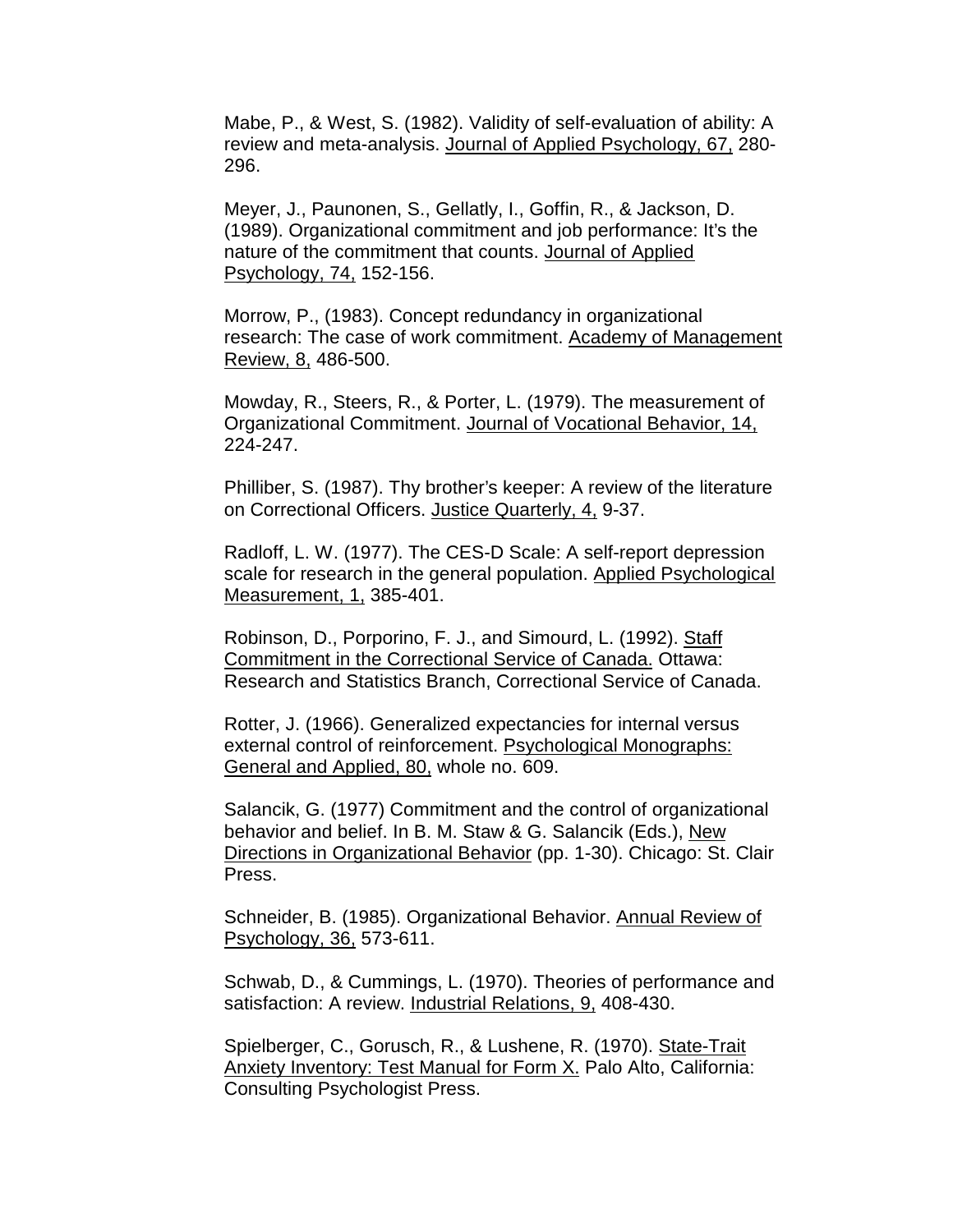Strahan, R. and Gerbasi, K C. (1972). Short, homogeneous versions of the Marlow-Crowne social Desirability Scale. Journal of Clinical Psychology, 28, 191-193.

Tett, R., & Meyer, J. (1989). Organizational commitment, job satisfaction, turnover intention, and turnover: A meta-analytic review. Unpublished manuscript, University of Western Ontario, London, Canada.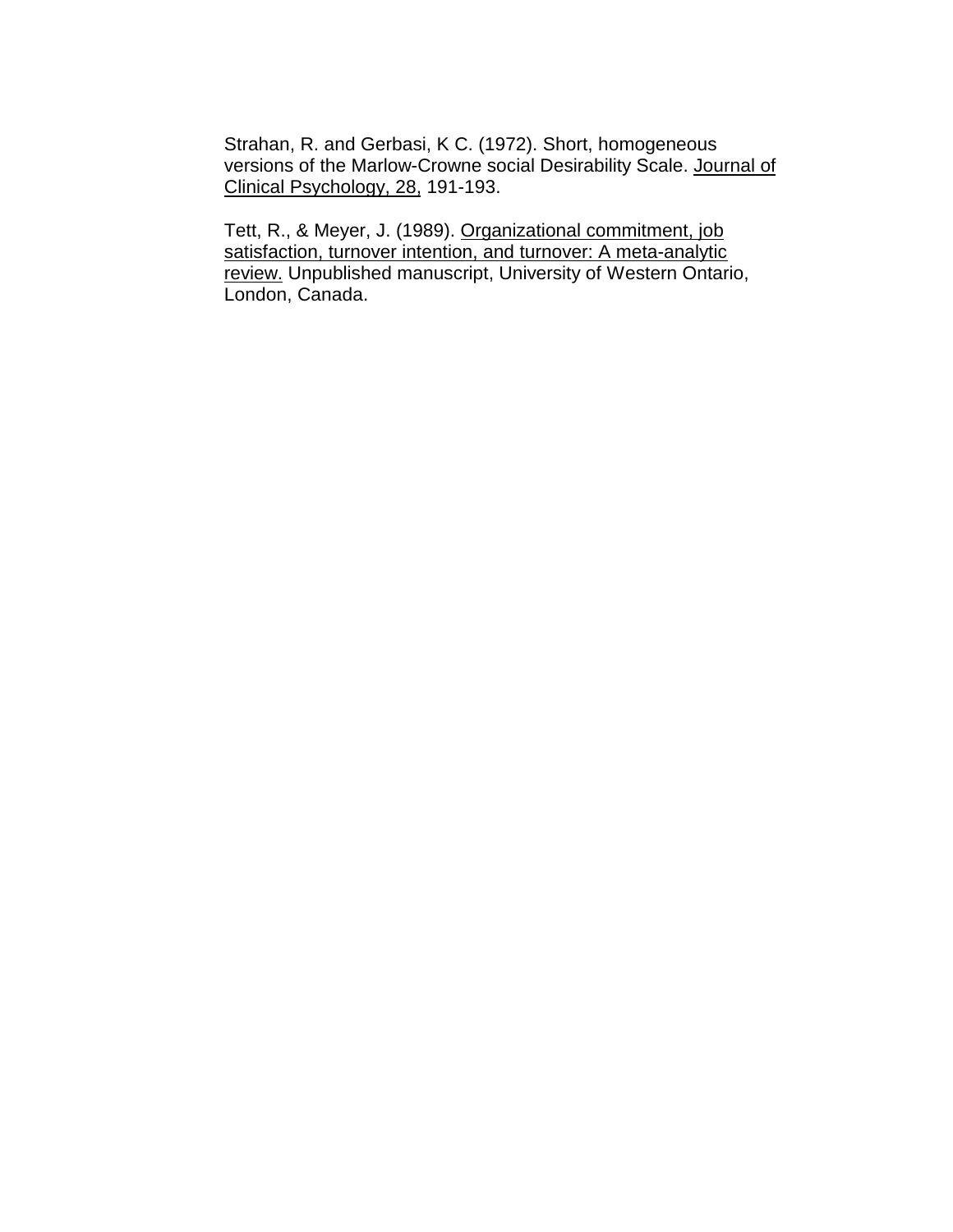Whaler, C., & Gendreau, P. (1985). Assessing correctional officers. Federal Probation, 49, 70-74.

Whitehead, J., & Lindquist, C. (1989). Determinants of correctional officers' professional orientation. Justice Quarterly, 6, 69-87.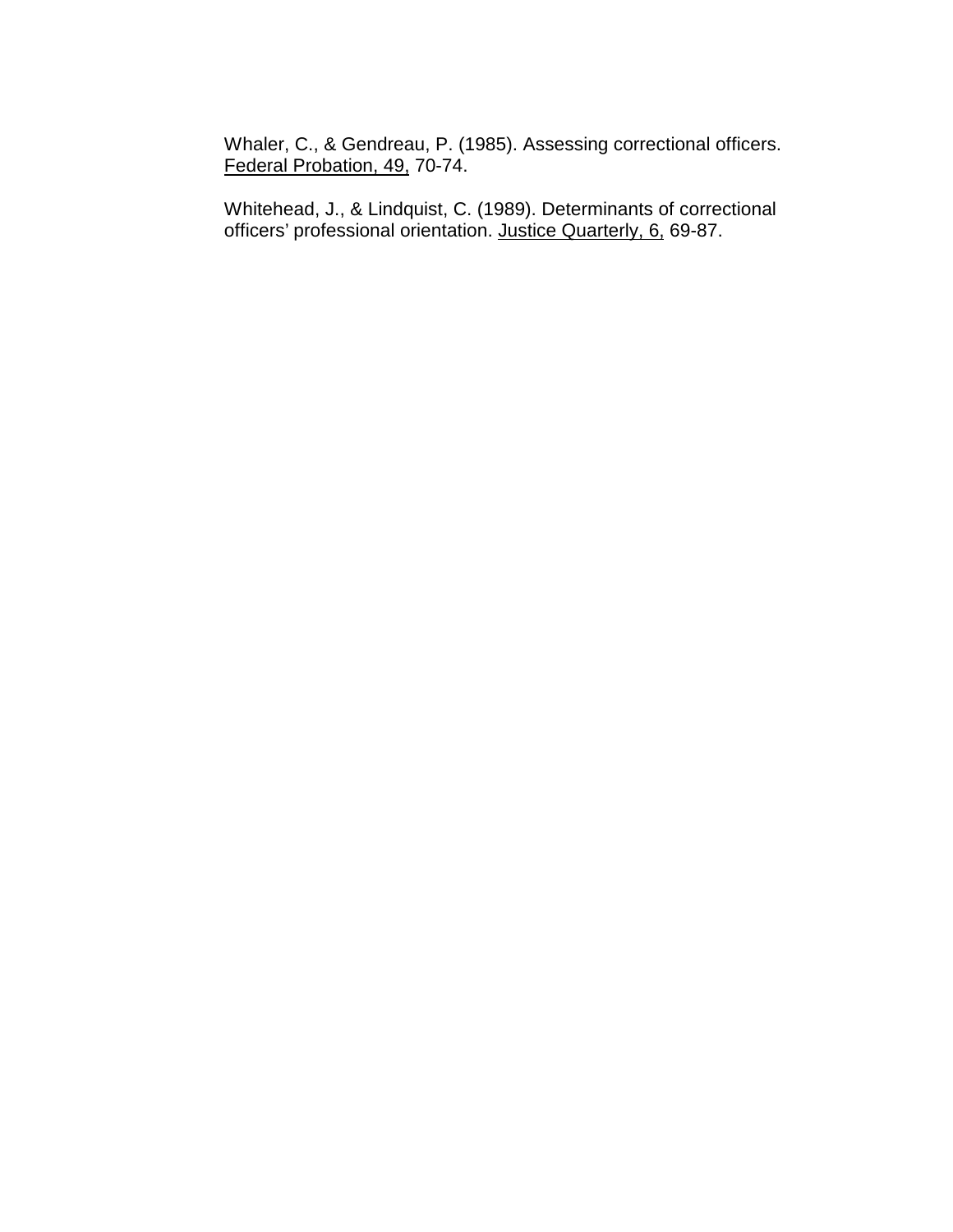# **Appendix A**

#### **THE ORGANIZATIONAL COMMITMENT QUESTIONNAIRE (MOWDAY, STEERS, AND PORTER, 1979)**

1. I am willing to put in a great deal of effort beyond that normally expected in order to help this organization be successful.

2. I talk up this organization to my friends as a great organization to work for.

3. I feel very little loyalty to this organization. (R)

4. I would accept almost any type of job assignment in order to keep working for this organization.

5. I find that my values and the organization's values are very similar.

6. I am proud to tell others that I am part of this organization.

7. I could just as well be working for a different organization as long as the type of work was similar. (R)

8. This organization really inspires the very best in me in the way of job performance.

9. It would take very little change in my present circumstances to cause me to leave this organization. (R)

10. I am extremely glad that I chose this organization to work for over others I was considering at the time I joined.

11. There's not too much to be gained by sticking with this organization indefinitely. (R)

12. Often, I find it difficult to agree with this organization's policies on important matters relating to its employees. (R)

13. I really care about the fate of this organization.

14. For me this is the best of all possible organizations for which to work.

15. Deciding to work for this organization was a definite mistake on my part. (R)